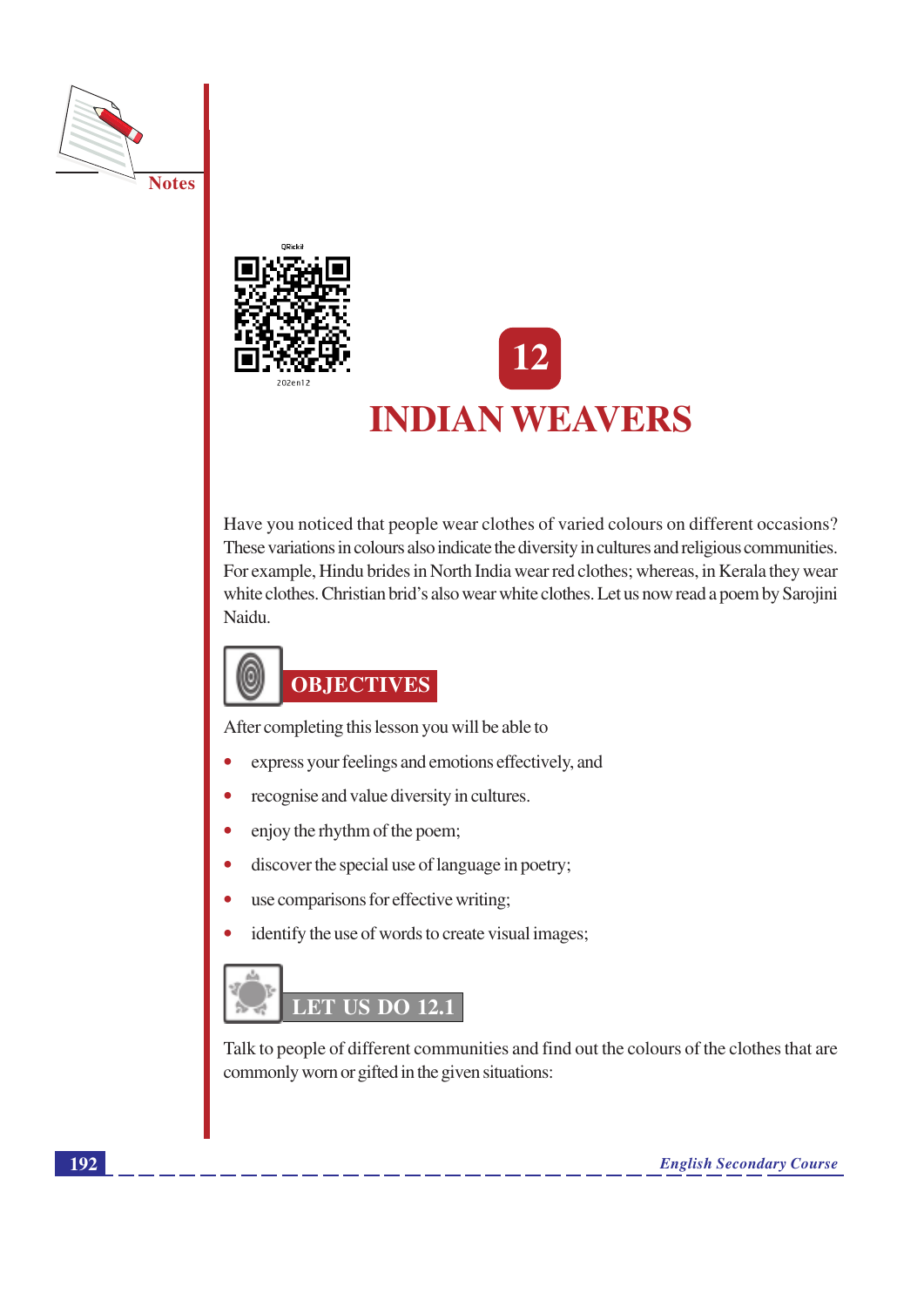| <b>Common colour of clothes</b><br>for the following persons | Name of my<br><b>Community</b> | Name of another<br><b>Community</b> |  |
|--------------------------------------------------------------|--------------------------------|-------------------------------------|--|
| For a new born baby                                          |                                |                                     |  |
| Worn by a bride                                              |                                |                                     |  |
| Of family members when<br>someone in the family dies         |                                |                                     |  |



Jotes

Don't you find it interesting that all of us wear different colours for different occasions?



# **12.1 LET US READ THE TEXT**

Weavers, weaving at break of day, Why do you weave a garment so gay? Blue as the wing of halcyon wild We weave the robes of a new-born child.

Weavers, weaving at fall of night, Why do you weave a garment so bright? Like the plumes of a peacock, purple and green We weave the marriage veils of a queen

Weavers, weaving solemn and still What do you weave in the moonlight chill? White as a feather and white as a cloud We weave a dead man's funeral shroud. - Sarojini Naidu



Fig. 12.1



Fig. 12.2

# 12.2 LET US UNDERSTAND THE TEXT

# 12.2.1 PART 1 (Stanza 1)

Weavers, weaving at break of day .......... a new-born child.

Have you ever noticed the colours we choose for a new born baby's clothes? Why do you think we choose these colours? In the first stanza the poet, Sarojini Naidu describes weavers



"Halcyon" - a bird in Greek legend, generally associated with the kingfisher

Plumes-feathers

Veil-covering for face, especially worn by women

Solemn – serious Chill-unpleasant coldness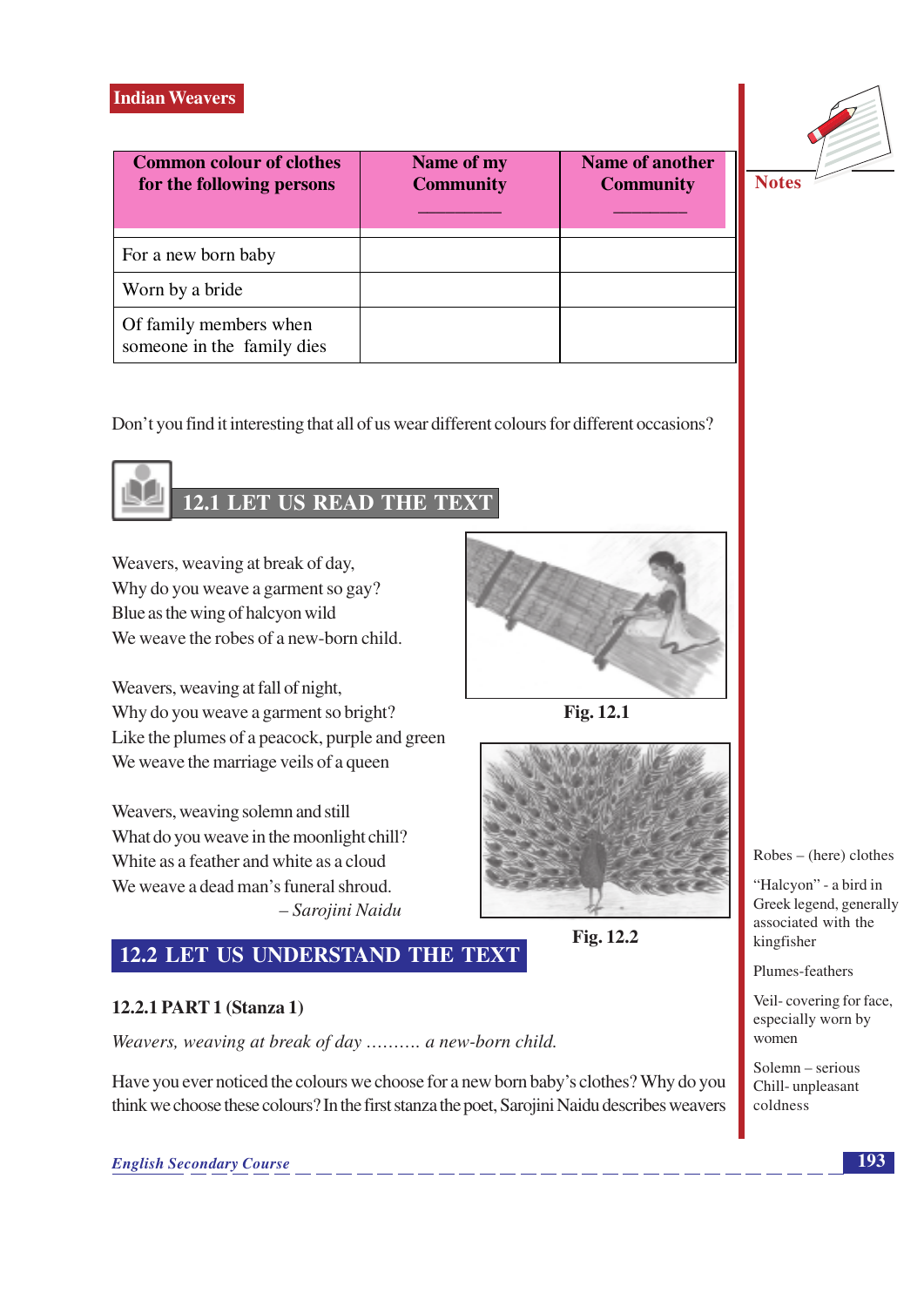

weaving cloth in the early morning. She asks the weavers why are they weaving a cloth of a particular colour. They say that the cloth that they are weaving is the colour of a halcyon's wings. It is a beautiful, blue because it will be used for making the clothes of a newly born child.

# **INTEXT QUESTIONS 12.1**

Answer the following questions.

1. Complete the following sentences:

The weavers are weaving the cloth for They are compared because of the similarity of colour *i.e.* blue. to

- 2. 'Gay' in line 2 means 'bright'. Which mood of the weavers does it indicate? Tick the right answer:
	- a. of cheerfulness
	- $h_{\cdot}$ of frustration
	- c. of sadness
- 3. What is the similarity between morning time of the day and the birth of a child?

# **LET US DO 12.2**

Read the poem to your friend and enjoy its rhythm.

Rhythm in writing is like the beat in music. Do you know that in poetry, rhythm implies that certain words are produced more forcefully than the others? Some words may also be held for a longer duration. Rhythm is also created by repeating words or phrases, sometimes by repeating whole lines and sentences.

Listen to the poem again.

- 1) Note down the words and phrases repeated.
- 2) In the poem there is one voice asking a question and the other answering it. Listen to it once again. Whose voices are these?

# 12.2.2 PART 2 (Stanza II)

Weavers, weaving at fall of night ........... veils of a queen.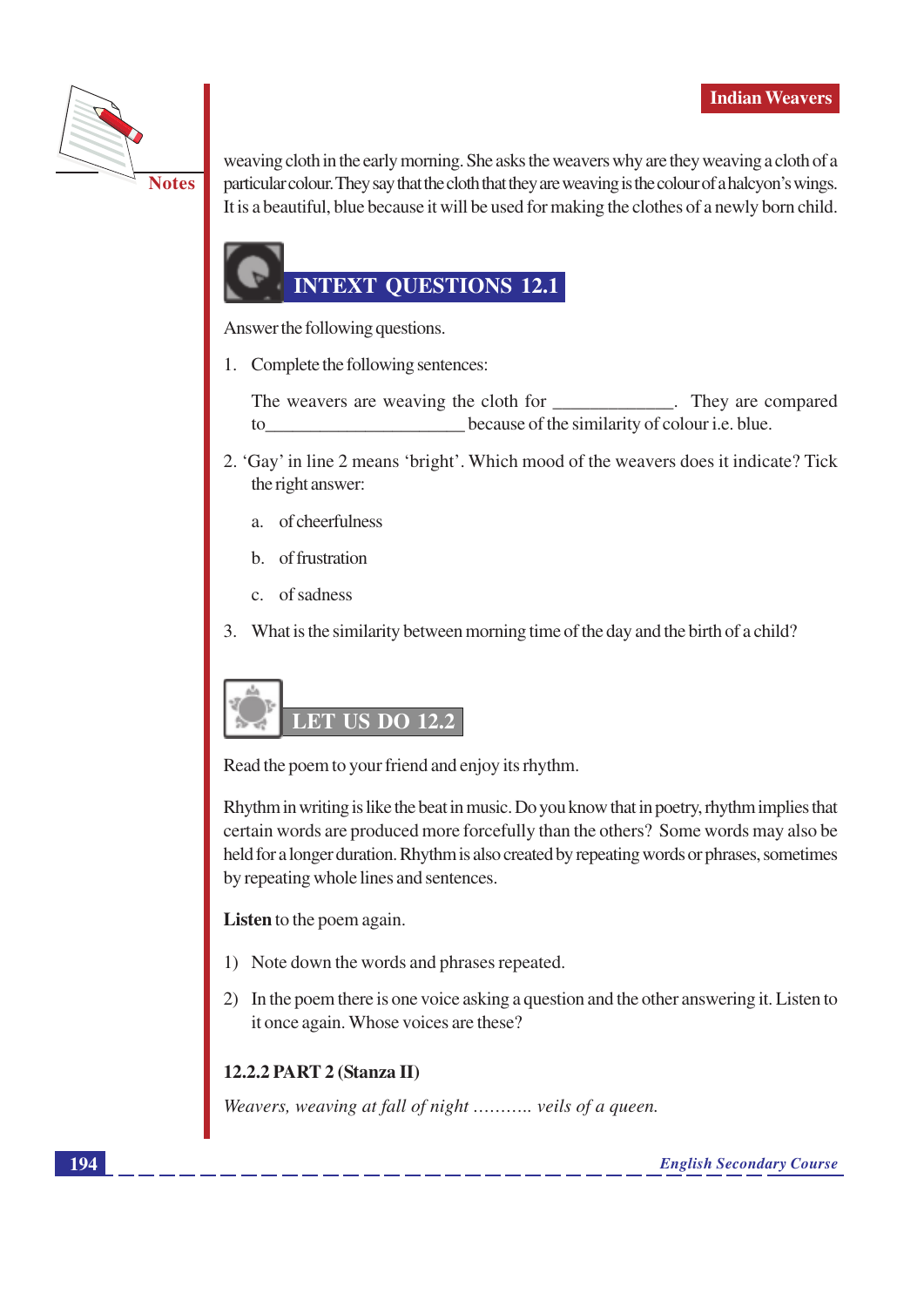

In this stanza the poet asks the weavers why they are weaving a cloth late in the evening. She asks why it is so bright and colourful. The weavers tell her that the cloth is brightly and richly coloured like the feathers of a peacock because they are weaving it for a queen. The queen will use this cloth to make her marriage veil.

**Notes** 

# **INTEXT QUESTIONS 12.2**

Answer the following questions.

- 1. What are the weavers weaving?
- 2. What time of the day is it?
- 3. We wear colours that reflect our mood. Give two examples.

# 12.2.3 PART 3 (Stanza III)

Weavers, weaving solemn and still ............. man's funeral shroud.

You must have noticed people wearing white clothes to visit a friend who has lost a loved one. Why do we not wear bright clothes on such occasions? In the above stanza the poet asks the weavers what they are weaving late in the night. The weavers reply that they are weaving a thin white cloth to cover a dead body.

# **INTEXT QUESTIONS 12.3**

Answer the following questions.

- 1. What time is indicated through the phrase 'moonlight chill'?
- 3. What is the similarity between death and cold night?
- 4. 'Chill' here means 'unpleasant cold'. Which mood of the weavers does it indicate? Tick the right answer:
	- a. of disappointment
	- b. of frustration
	- c. of sadness

# **12.3 APPRECIATION**

1. Do you know that a **Simile** is a literary device? It is used to show a comparison between two different things because of some similarity between them. This comparison

**English Secondary Course**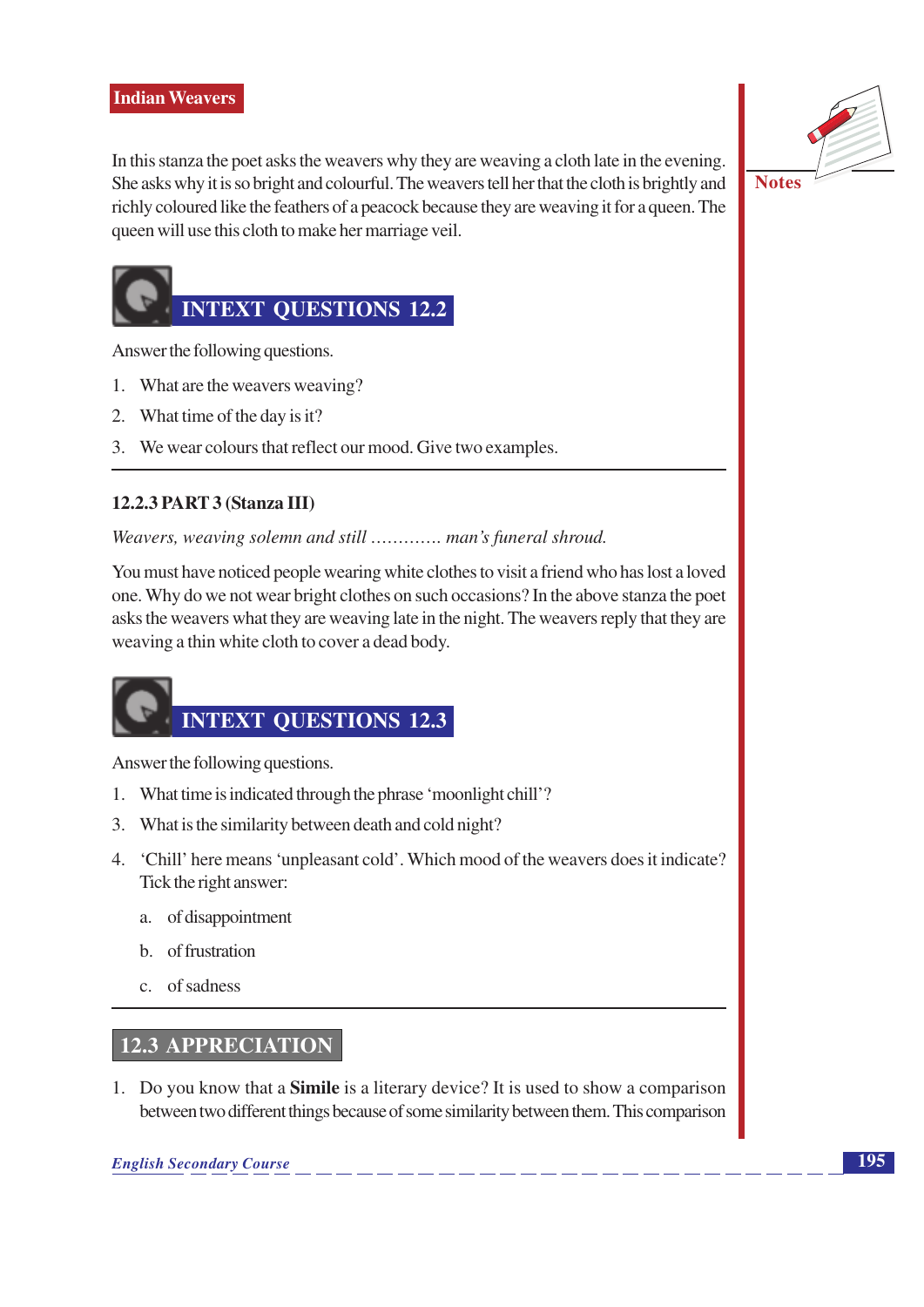

is indicated by the words, 'as' or 'like'

A) Find the simile in stanza 2 and complete the statement:

The is compared to both are bright and colourful.

B) Is there any similarity between the following pairs? Write complete phrases indicating similies.

a) life and sea

b) rain and music

For example: After getting a good percentage in NIOS secondary exam, Aziza's aspirations soared like a bird in the sky.

2. Write the objects of comparisons for the following:

a) as cold as

| b) as hot at |  |
|--------------|--|
|--------------|--|

- c) as deep as
- 3. Rhythm in writing is like the beat in music. In poetry, rhythm implies that certain words are produced more forcefully than the others and may be held for a longer duration. Rhythm is also created by repeating words of phrases, sometimes by repeating whole lines and sentences.

Ask a friend to read the poem aloud to you and enjoy its rhythm. Note down the words and phrases repeated.

4. The poem has strong imagery. In other words, when we listen to it or read it, we are able to create a clear picture in our minds like a picture of an infant wearing blue clothes.

**Listen** to the poem again and write down the images created in your mind. The underlinded sentences above is one example of an image.

# LET US LEARN NEW WORDS 12.1

# **A. Word Building**

Given below are the names of different professions. Some of these are formed by adding the suffix '-er' or '-or' to verbs or nouns.

For example: weave  $(verb) + er = weaver$  $direct (verb) + or = director$  $photograph (noun) + er = photographer$ 

**English Secondary Course**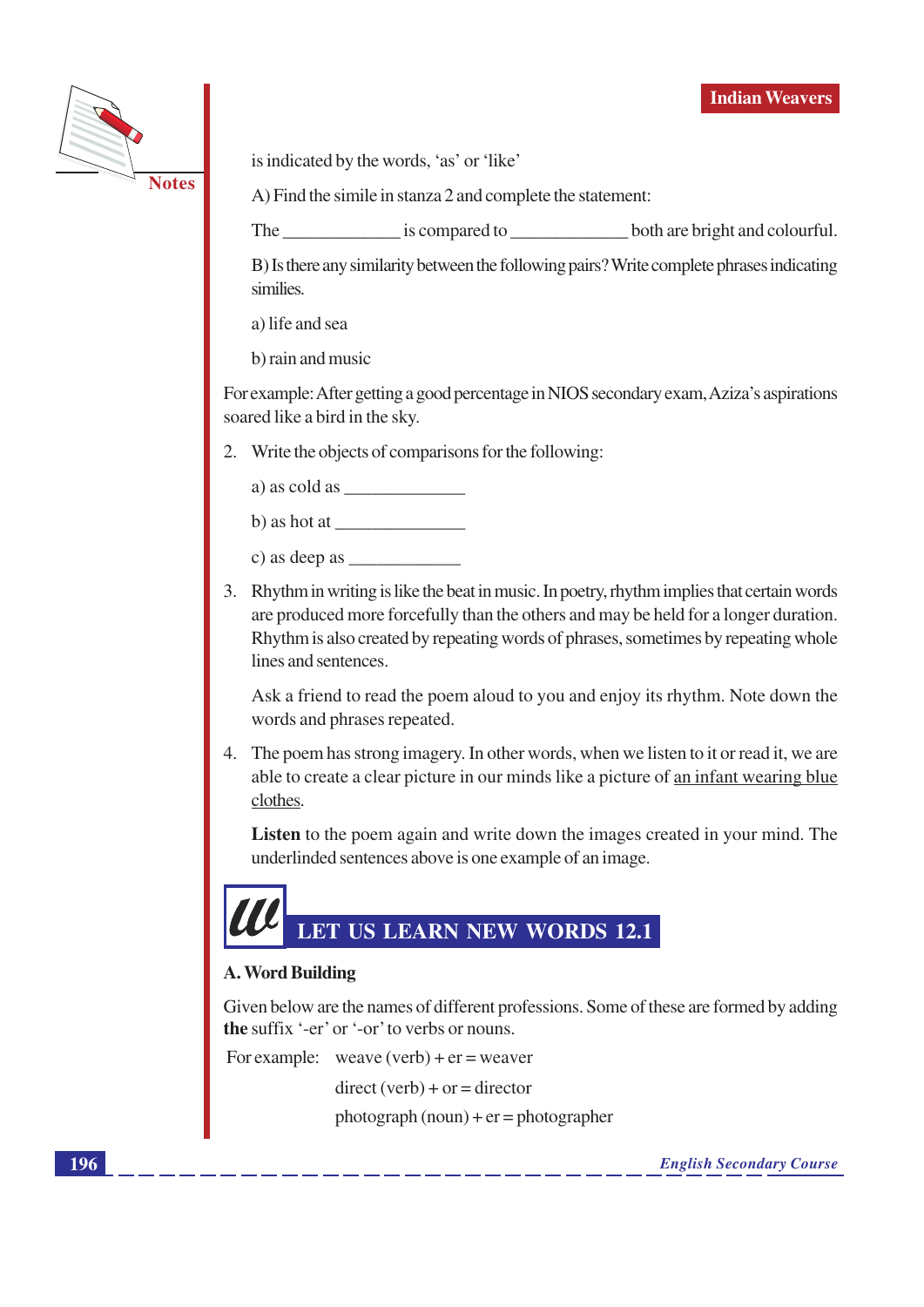

Put the following words in two lists. Refer to a dictionary if you are not sure teacher, grocer, preacher, carpenter, engineer, driver, tailor, manager, potter, painter, actor, doctor, author

| Words formed by adding suffix | <b>Root words</b> |
|-------------------------------|-------------------|
|                               |                   |
|                               |                   |
|                               |                   |
|                               |                   |
|                               |                   |
|                               |                   |

# **B. Words Expressing Happy and Sad Feelings**

Given below are the words that express happy and sad feelings. Put the words expressing happy feelings in the happy face and the words expressing sad feelings in the sad face. Refer to a dictionary, if you do not know the meaning of any of these words.

sad, glad, delighted, depressed, excited, gloomy, dejected, joyous, downcast, cheerful, annoyed, miserable, jubilant, thrilled.

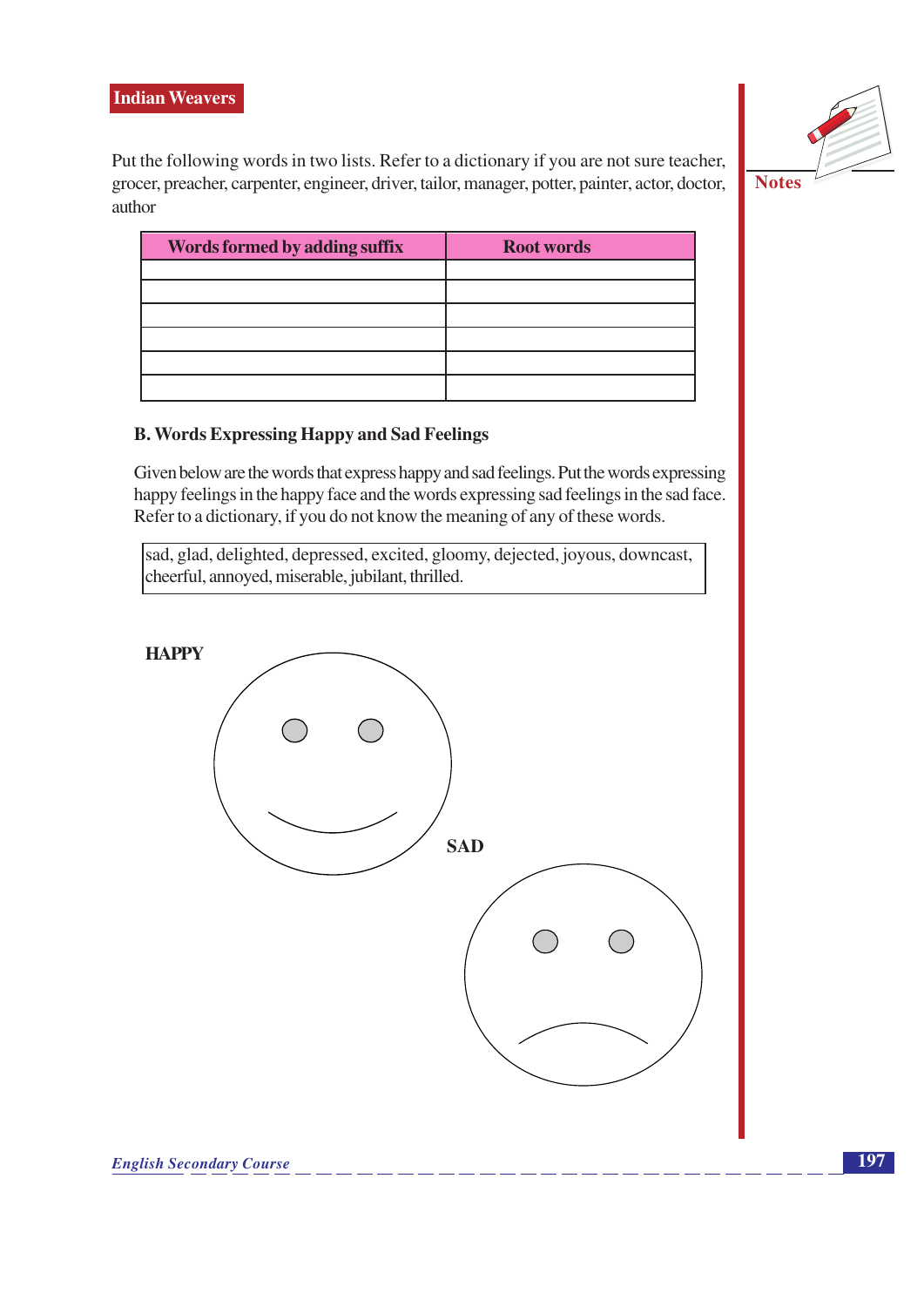

# **DO YOU KNOW?**

Sarojini Naidu (February 13, 1879 – March 2, 1949) was a child prodigy, a freedom fighter, and a poet. Naidu was the first Indian woman to become the President of the Indian National Congress, the first woman to become the Governor. She was famously known as Bharatiya Kokila (The Nightingale of India).

She was very active in the Indian Independence Movement and encouraged women to participate in political life.

Her poetry, originally published, in three volumes - The Golden Threshold (1905), The Bird of Time: Songs of Life, Death & the Spring (1912), and The Broken Wing (1915): Songs of Love, Death and the Spring. Two other volumes - The Sceptred Flute: Songs of India and The Feather of the Dawn - were published after her death



Colours are used as symbols not only to indicate different moods but also to indicate ideas. Match the colours with what they stand for. One colour may symbolize more than one thing.

danger  $love$ 

| <b>Colours</b> | moods/symbols of |
|----------------|------------------|
| Red            | purity           |
| white          | death            |
| black          | danger           |
|                | 1.               |

# **DO YOU KNOW?**

All of us experience happy and sad moments in life. When we are happy, we share our happiness with everyone. What can we do when we are sad or depressed? How do we cope with our negative emotions? Here are some suggestions given by researchers. These suggestions include some self-help techniques.

- Be positive. Avoid being critical of yourself.
- Take interest in others.
- Involve yourself in some physical activity like walking, running, cycling, dancing etc.
- Listen to your favourite music or watch your favourite TV programme.
- Pursue a hobby like painting, gardening, stitching etc.
- Involve yourself in some constructive activity.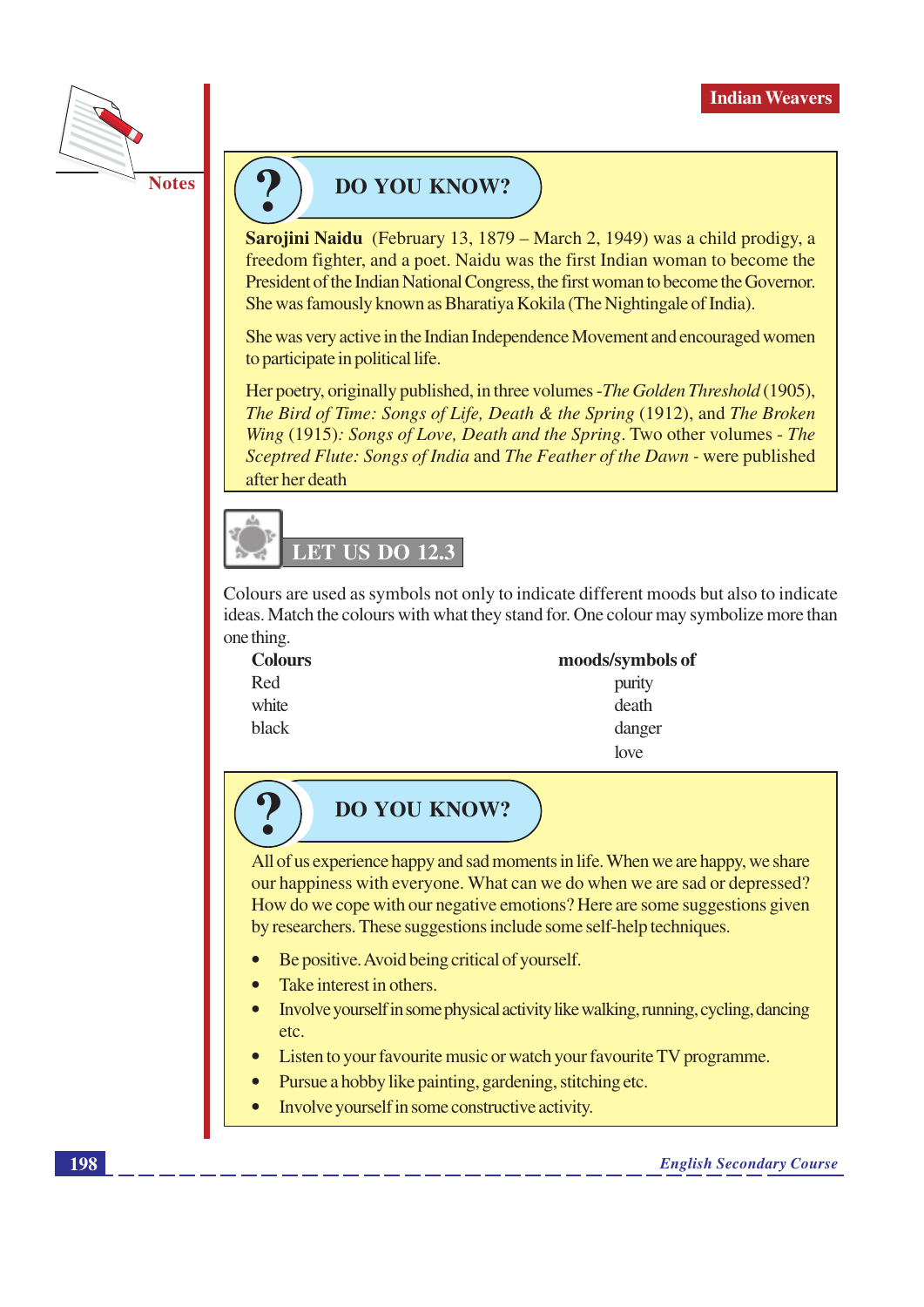

Weaving is a central activity in the poem. Is it because life is a weave of events? Weaving was an important activity in the poet's time. Gandhiji also advocated the use of Charakha in every household.

Do you know why? What was the Charakha a symbol of?

Try to find the answer and write five lines about what the charakha is a symbol of? Why did Gandhiji advocate it?



In this poem, you read about the different stages of life that bring joys and sorrows. You also learnt ways of sharing happiness and excitement and ways with negative feelings and emotions.



1. In this poem, the poet is describing the three stages of life. She relates them to dresses and their colours. She also compares the changes in life to the changes in a day. Complete the blanks on the basis of your understanding of the poem.



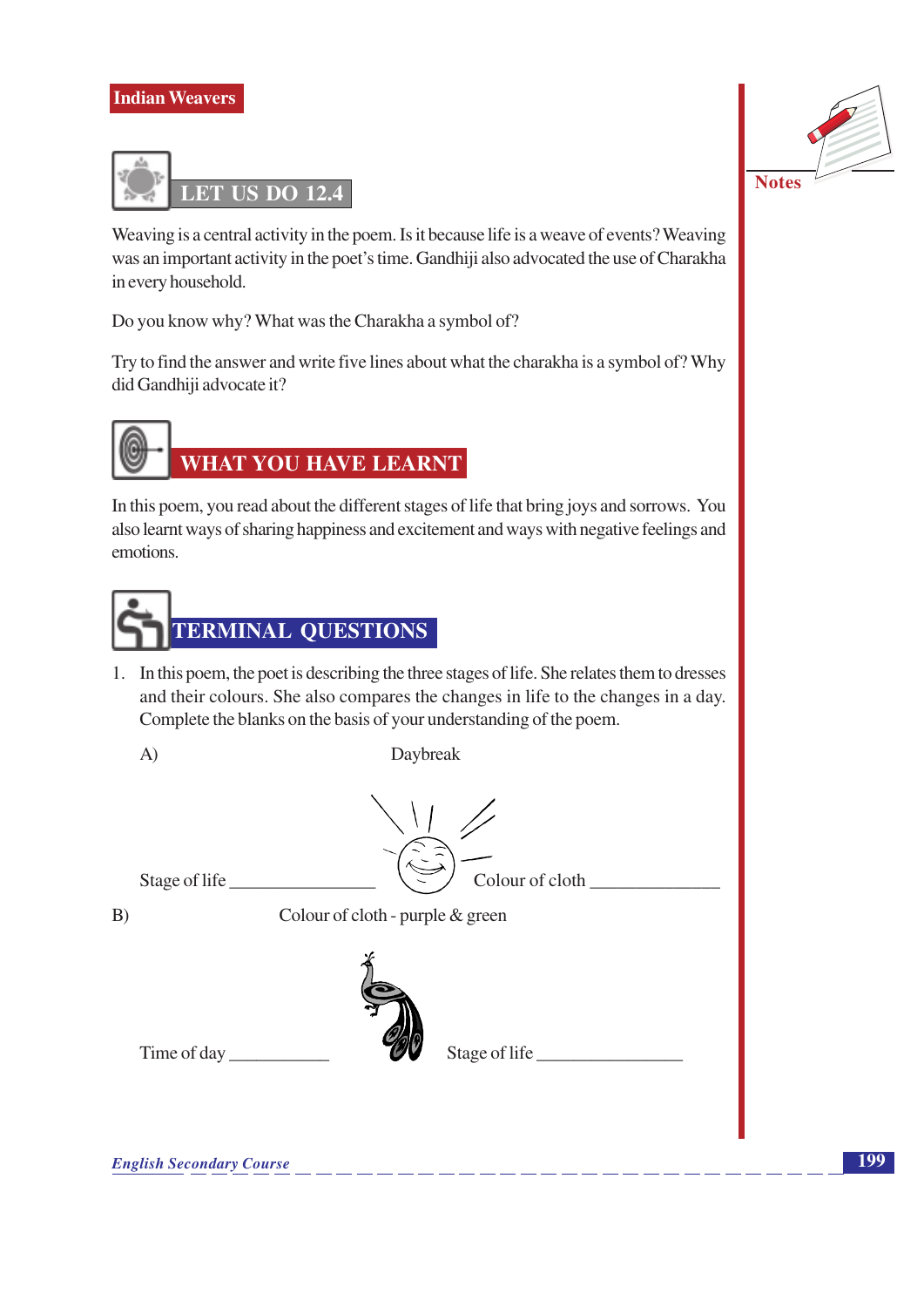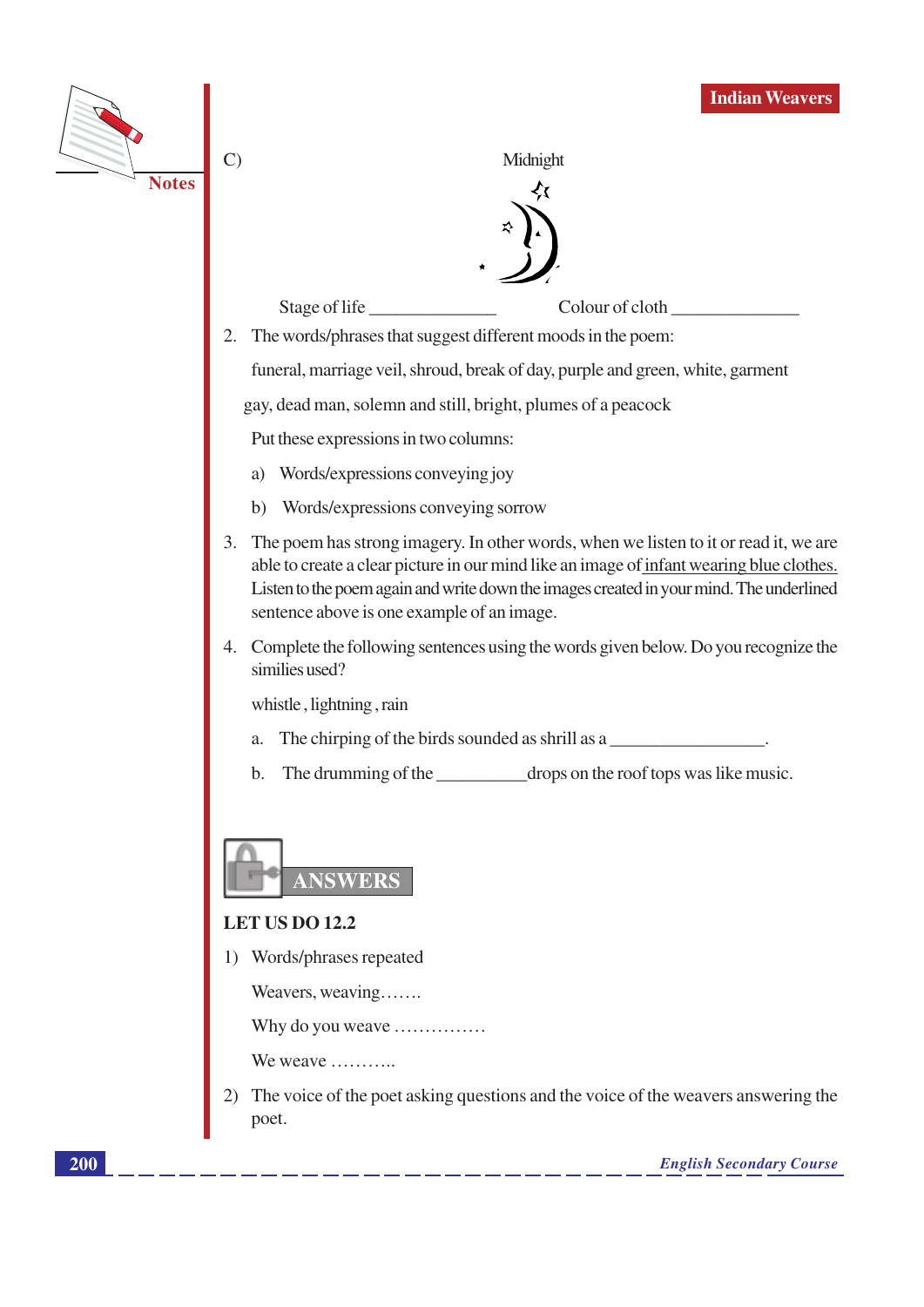# **12.2.1 PART 1**

# **INTEXT QUESTION 12.1**

- I. 1. (1) an infant's \ a baby's garments; the wings of the halcyon bird
- 2. (a) of cheerfulness
- 3. Morning is the beginning of the day; the birth of a child is the beginning of life.

# **12.2.2 PART 2**

#### **INTEXT OUESTION 12.2**

- I. 1. The marriage veil of a queen
	- 2. Beginning of night;
	- 3. different interpretations are possible marriages take place at night or the day is over just as the innocence of childhood is over

# **12.2.3 PART 3**

# **INTEXT QUESTION 12.3**

- I. 1. midnight
	- 2. Possible interpretations:

Death brings sadness; cold night is unpleasant

Death is the end of life just as night is the end of day

3. (c) of sadness

# **12.3 APPRECIATION**

1. (A) Similies in lines-

'Like the plumes of a peacock, purple and green

we weave the marriage veils of a queen.'

the marriage veil of a queen, the plumes of peacock

- (B) a) chirping of a bird as shrill/musical as a whistle.
	- b) life as deep as sea
	- c) rain as rhythmic as music
- 2. Any innovative comparison that shows similarity

A few possible comparisons:

a) As cold as ice/cucumber

#### **English Secondary Course**

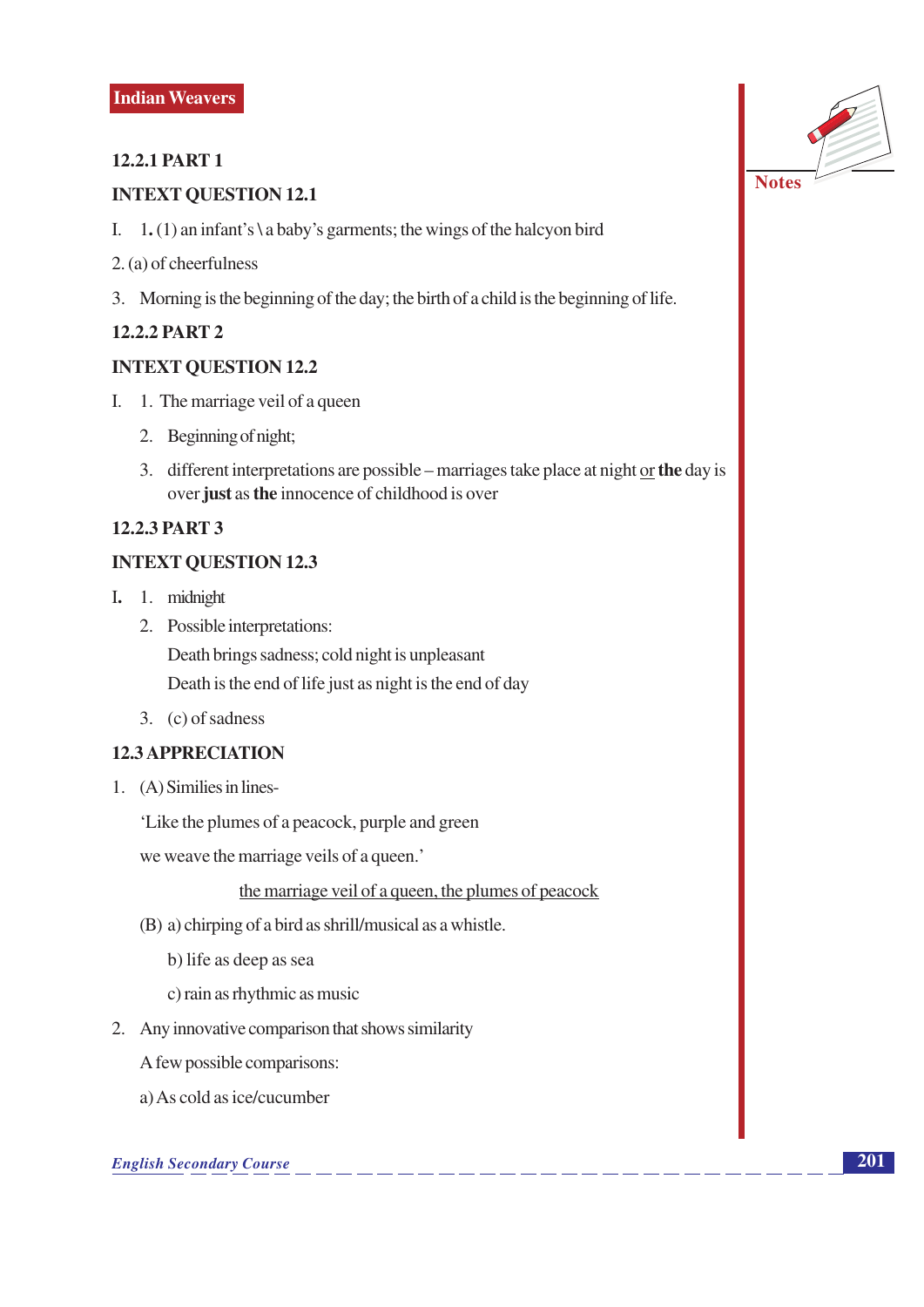

b) As hot as chillies/a desert

- c) As deep as an ocean
- 3. Words/phrases repeated

Weavers, weaving..........

Why do you weave ...........

We weave .........

- 4. weavers weaving at their looms
	- a bird with blue feathers
	- a peacock dancing/spreading its plumes
	- a queen with her face covered with a veil
	- a dead body covered with a white cloth
- B) The words expressing feeling with their explanations:

#### **Words expressing happy feelings:**

happy ad pleased about something. glad

- delighted very happy, especially because somethig good has happened.
- excited very happy and enthusiastic because something good is going to happen, expecially when this makes you unable to relax.
- causing happy feelings joyous
- cheerful behaving in a happy friendly way.
- jubilant extremely happy because something good has happened
- thrilled very pleased and excited

#### **Words expressing sad feelings:**

- sad feeling unhappy, especially because something bad has happened.
- depressed if you are depressed, you feel very unhappy becuase of a difficult or unpleasant situation that you feel you cannot change.
- feeling sad and without hope. gloomy
- dejected someone who is dejected has lost all their hope or enthusiasm, especially because they have failed at something.

downcast sad or upset